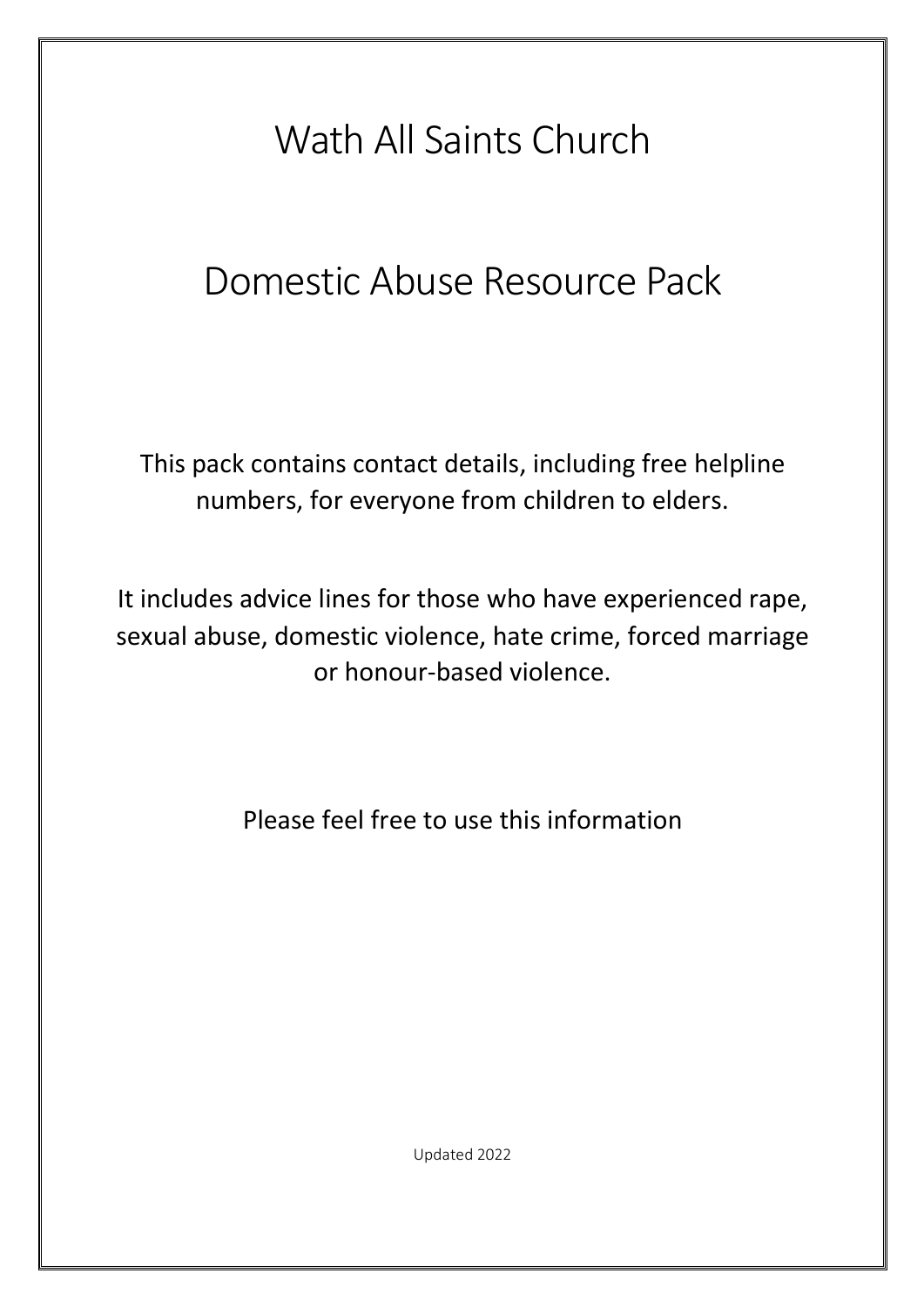Women's Aid provides services for women and children who have been affected by the experience of domestic violence, rape and sexual abuse.

0808 2000 247 www.womensaid.org.uk

Refuge is the national charity which provides a wide range of specialist domestic violence services to women and children experiencing domestic violence.

0808 2000 247 www.refuge.org.uk

Rape Crisis centres offer a range of services for women and girls who have been raped or experienced another form of sexual violence.

0808 802 9999 www.rapecrisis.org.uk

## National Domestic Violence Helpline

The Freephone 24 Hour National Domestic Violence Helpline run in partnership between Women's Aid and Refuge

#### 0808 2000 247

National Centre for Domestic Violence (NCDV) provides a free, fast emergency injunction service to survivors of domestic violence.

24 hour helpline: 0800 970 2070 www.ncdv.org.uk

NSPCC Helpline Free helpline service for anyone with concerns about a child's safety and wellbeing, even one in their own home. You can speak to a NSPCC counsellor 24 hours a day, 365 days a year. Advice and support is provided parents and carers and consultations with professionals are offered. We will listen to your concerns, offer advice and support and can take action on your behalf if a child is in danger.

0808 800 5000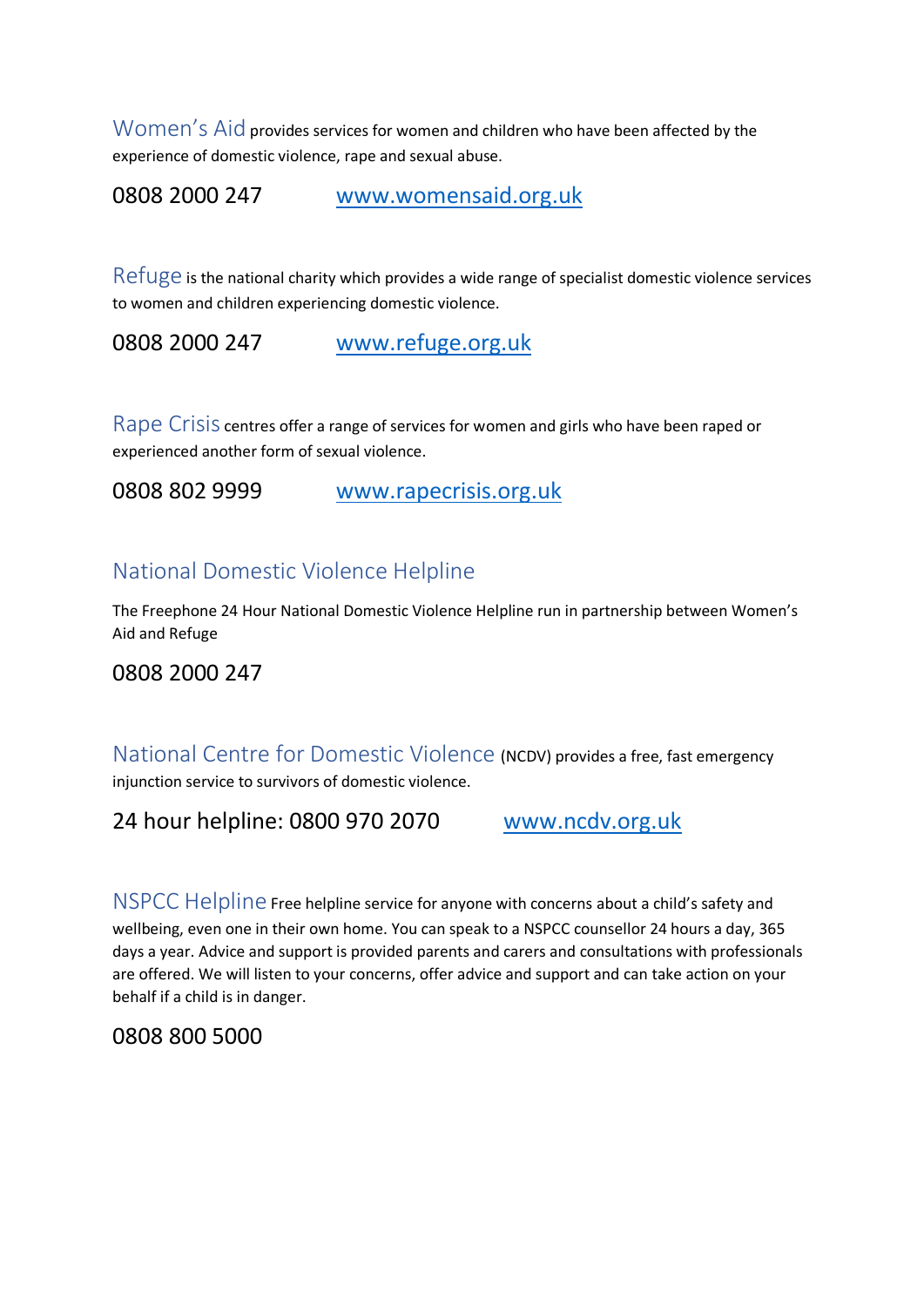Galop gives advice and support to LGBT people who have experienced hate crime, sexual violence and domestic abuse. LGBT domestic violence helpline:

0800 999 5428 www.galop.org.uk/

 $\text{Respect}$  is a confidential helpline offering advice, information and support to help you stop being violent and abusive to your partner.

0808 802 4040 www.respectphoneline.org.uk www.respect.uk.net

Samaritans A 24-hour free helpline from any phone, for any person in emotional distress

116 123 www.samaritans.org

SafeLives is a national charity supporting a strong multi-agency response to domestic abuse. It provides practical help to support professionals and organisations working with domestic abuse victims, with the aim of protecting the highest risk victims and their children – those at risk of murder or serious harm. Unfortunately, SafeLives does not provide direct support or advice to victims of domestic violence. However, if you are experiencing domestic abuse or are supporting someone who is in that situation, immediate help is available via the National Domestic Violence Helpline: 0808 2000 247

0117 403 3220 http://www.safelives.org.uk

# Resources related to children and young people

Home Office resources regarding adolescent to parent abuse: The Home Office has produced an information guide on adolescent to parent abuse: https://www.gov.uk/government/uploads/system/uploads/attachment\_data/file/420963/APVA .pdf

Holes in the Wall A blog run by a professional social worker which provides updates on research, practice and policymaking developments – also available on Twitter (@HelenBonnick) http://holesinthewall.co.uk/

RESPECT A membership association for domestic abuse prevention programmes and integrated support services. The Young Peoples Services is a sub-site of which offers regular conferences and training for practitioners who are working with young people who use violence in close relationships (including against parents)

peoples-service/

020 7549 0578 http://respect.uk.net/work/respect-young-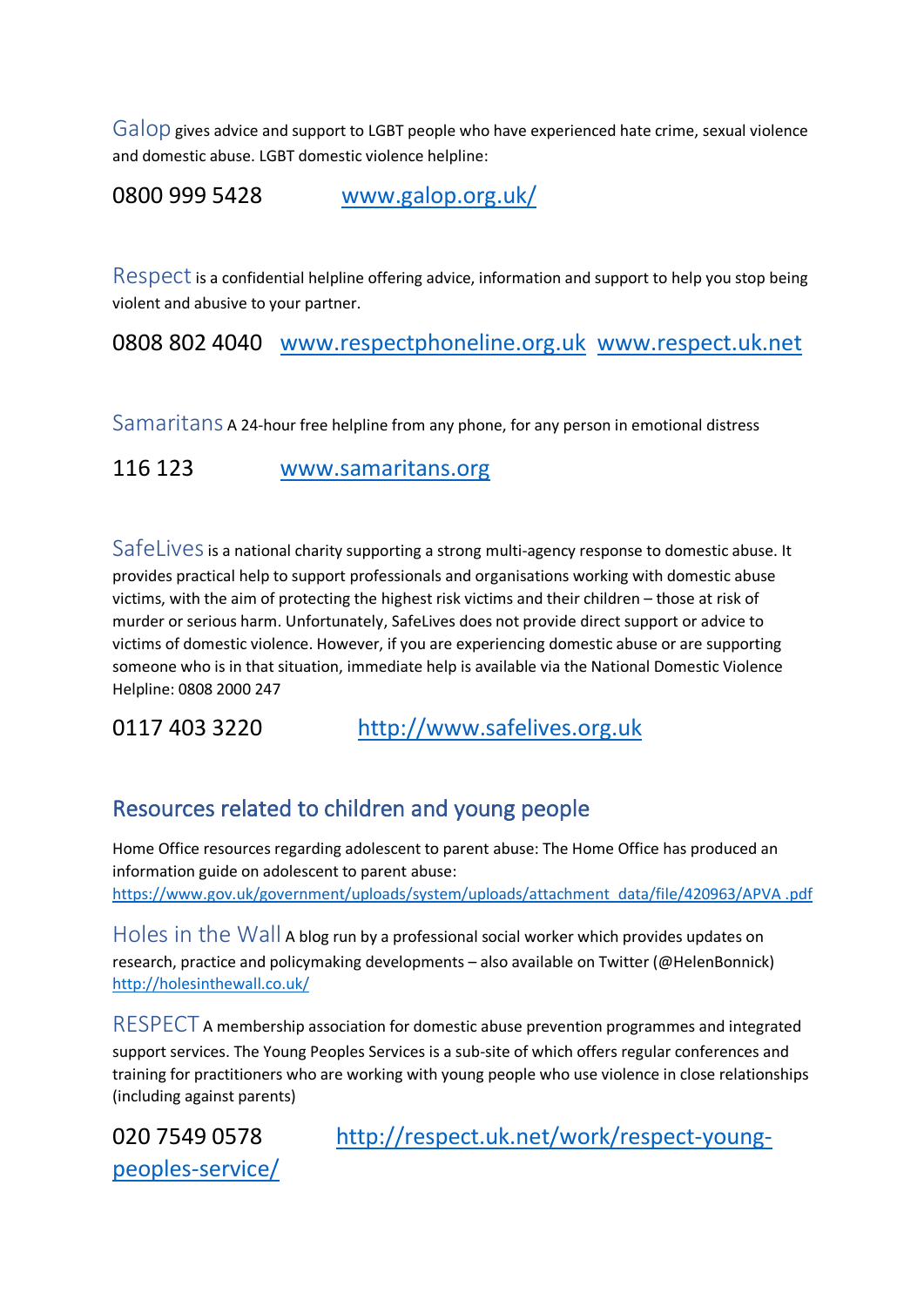NSPCC ChildLine Free, confidential service for young people up to the age of 19. Get help and advice about a wide range of issues, talk to a counsellor online, send ChildLine an email or post on the message boards.

0800 1111 www.childline.org.uk

## Resources regarding teenage relationship abuse

The Home Office has produced a guide to help consider how the extension to the definition of domestic abuse may impact on working with 16-17 year olds. https://www.gov.uk/government/uploads/system/uploads/attachment\_data/file/142701/guideondefinition-of-dv.pdf

The Home Office Teenage Relationship Abuse Campaign includes information and resources for schools. www.homeoffice.gov.uk/crime/violence-against-women-girls/teenage-relationship-abuse/ This is Abuse site. Includes films, support information, young people's message board and FAQs. http://thisisabuse.direct.gov.uk/

 $\triangle$  $\angle$ A A national second-tier organisation providing training and consultancy on teenage relationship abuse as well as all other forms of violence against women and girls. www.avaproject.org.uk

Barnardos is the largest provider of child sexual exploitation support services in the UK. Staffed by qualified professionals, these services provide a safe and confidential environment where young people can go for help, advice and support.

## 0208 550 8822

www.barnardos.org.uk/

## Resources for women in black and minority ethnic communities

Southall Black Sisters Southall Black Sisters is a not-for-profit organisation set up in 1979 to meet the needs of black (Asian and African-Caribbean) and minority ethnic women.

Helpline Tel: 0208 571 0800 Monday, Wednesday, Friday 9:30am – 4:30pm http://www.southallblacksisters.org.uk/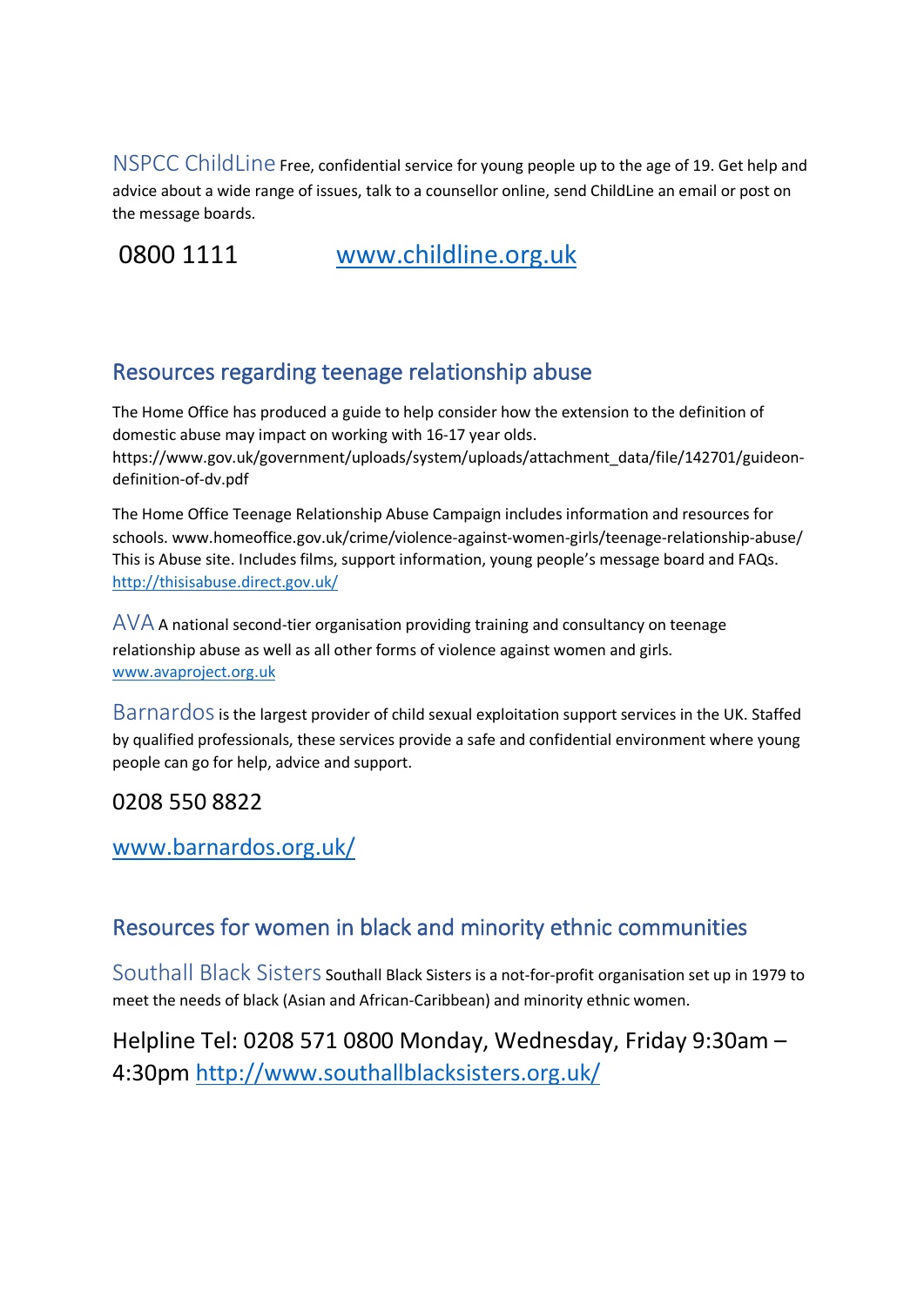### Resources regarding Honour Based Violence

Karma Nirvana supports those who suffer or are at risk of honour-based abuse or forced marriage.

0800 5999 247 9am – 9pm weekdays httpww.karmanirvana.org.uk

#### Forced Marriage Unit

The Government's Forced Marriage Unit (FMU) is dedicated both to preventing British nationals being forced into marriage overseas and to assisting anyone in the UK faced with the prospect of being forced into a marriage. If you are worried that you might be forced into a marriage or are worried about someone else who may be you should contact FMU on 020 7008 0151 (9am – 5pm) or 0207 008 1500 (if outside the office hours (ask for the Global Response Centre))

www.gov.uk/forced-marriage

### Resources specifically for men

The Men's Advice Line A confidential helpline for men experiencing domestic violence from a partner or ex-partner (or from other family members).

0808 801 0327 (Mon.-Frid 9am-8pm) www.mensadviceline.org.uk

Mankind Initiative Support for male victims of domestic abuse and domestic violence

01823 334 244 (weekdays 10am to 4pm) www.mankind.org.uk

#### Christian resources

Restored is an international Christian alliance working to end violence against women and to transform relationships. http://www.restoredrelationships.org/

RAVE is an initiative that seeks to bring knowledge and social action together to assist families of faith impacted by abuse. http://www.theraveproject.org

 $Hidden Hurt$  is designed to help understand the dynamics of relationships where abuse is taking place, the different forms abuse can take, its effect on both direct victims (i.e. person being abused) and indirect victims (i.e. children living in a house where abuse occurs), specific issues facing